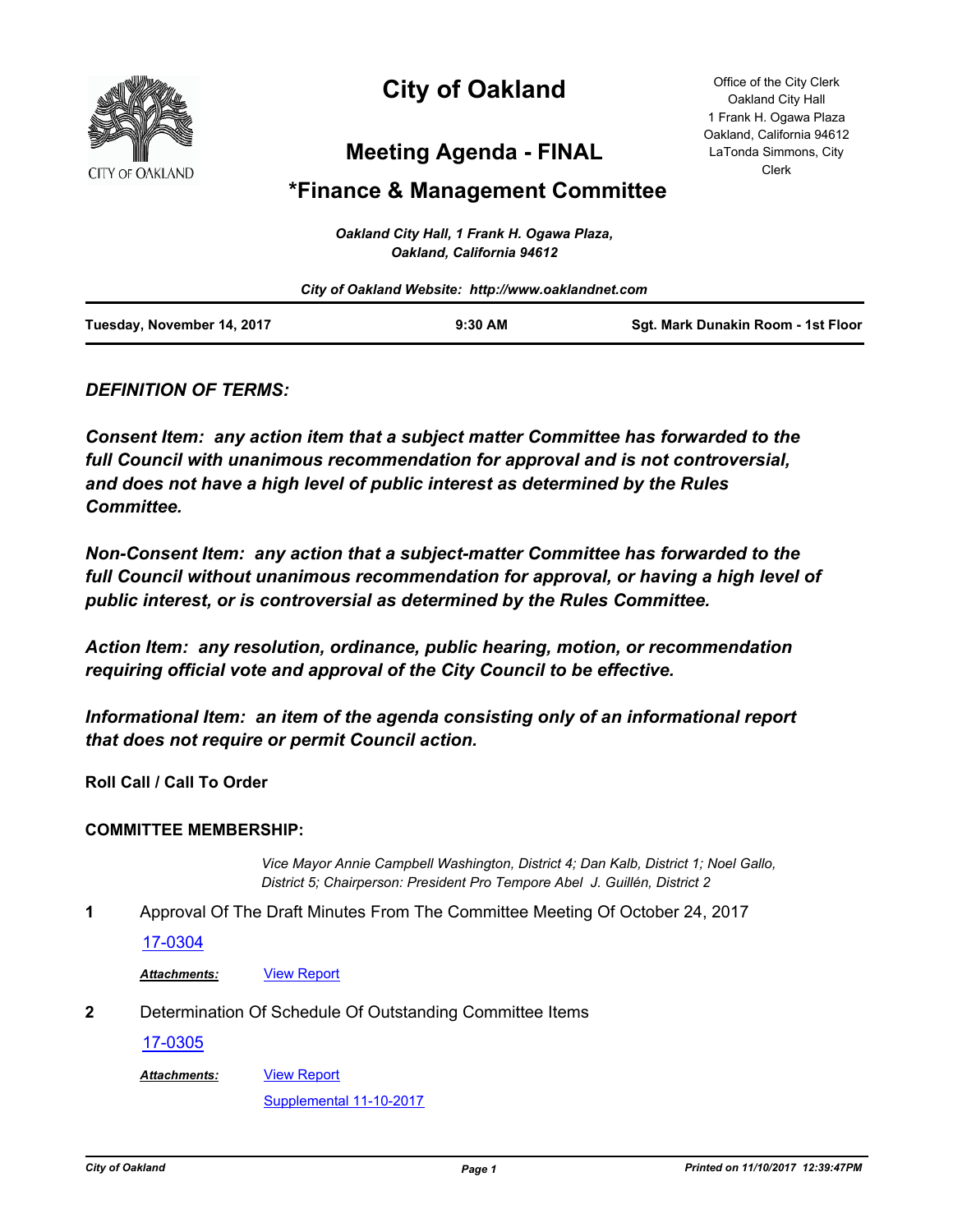**3**

**4**

Subject: Cash Management Report From: Finance Department Recommendation: Receive The Cash Management Report For The Quarter Ended September 30, 2017 [17-0045](http://oakland.legistar.com/gateway.aspx?m=l&id=/matter.aspx?key=27994) *Sponsors:* Finance Department *Attachments:* [View Report](http://oakland.legistar.com/gateway.aspx?M=F&ID=2d29f5fd-80d8-4451-8eb7-4d7b607fd196.pdf) Subject: Status Of Negative Funds From: Office Of The City Administrator Recommendation: Receive An Informational Report On The Status Of Negative Funds As Of June 30, 2017 [17-0029](http://oakland.legistar.com/gateway.aspx?m=l&id=/matter.aspx?key=27722) Attachments: **[View Report](http://oakland.legistar.com/gateway.aspx?M=F&ID=a4cba83d-34ea-4df1-bb7d-bcfe74e70eb4.pdf)** *Legislative History*  5/23/17 \*Special Finance & Management Committee Scheduled to the \*Finance & Management **Committee** 

| 6/1/17 | *Rules & Legislation | Scheduled to the *Finance & Management |
|--------|----------------------|----------------------------------------|
|        | Committee            | Committee                              |

Subject: Parking Citation Void Process Audit Report **5**

> From: Councilmember Dan Kalb & President Pro Tem Abel Guillén Recommendation: Receive A Presentation From The City Auditor Regarding The Performance Audit Of The City Of Oakland Parking Citation Void Process [17-0235](http://oakland.legistar.com/gateway.aspx?m=l&id=/matter.aspx?key=28183)

*Sponsors:* Kalb and Guillén

Attachments: **[View Report](http://oakland.legistar.com/gateway.aspx?M=F&ID=a8c32e3a-e02c-4872-82a0-89f5ecac285e.pdf)** 

#### *Legislative History*

10/12/17 \*Rules & Legislation **Committee** 

Scheduled to the \*Finance & Management **Committee** 

Subject: Semi-Annual Vacancy Report **6**

From: Human Resources Management Department

Recommendation: Receive A Semi-Annual Informational Report On Budgeted Vacant Positions Through October 9, 2017

#### [17-0254](http://oakland.legistar.com/gateway.aspx?m=l&id=/matter.aspx?key=28202)

*Sponsors:* Human Resources Management Department

*Attachments:* [View Report](http://oakland.legistar.com/gateway.aspx?M=F&ID=7cce4fbc-0ed4-46be-a9d3-ef54f8539bd6.pdf)

#### *Legislative History*

10/10/17 \*Finance & Management **Committee** Scheduled to the \*Finance & Management **Committee**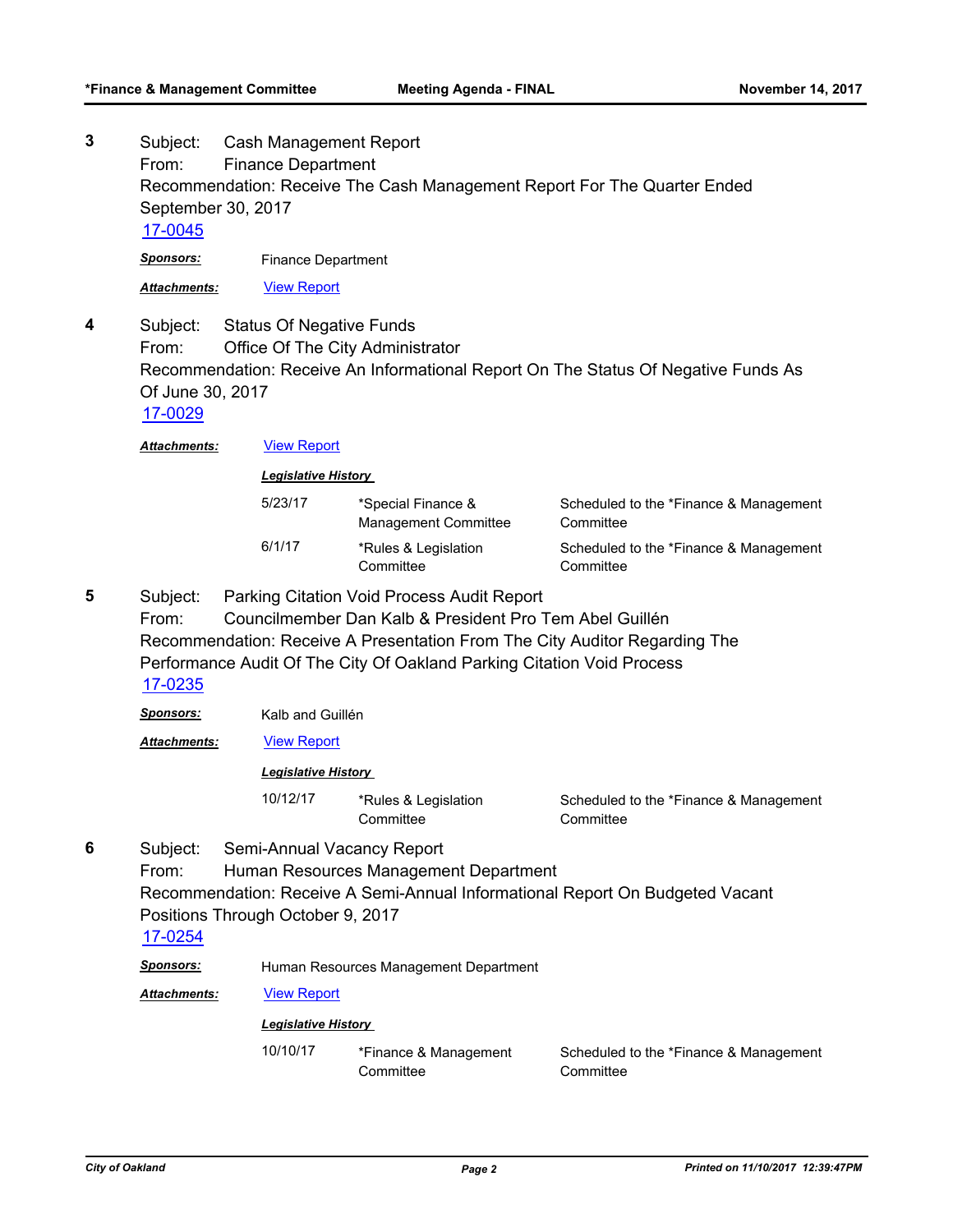Subject: Semi-Annual Grants Report From: Finance Department /Budget Bureau Recommendation: Receive A Semi-Annual Informational Report From The Finance Department On City Efforts To Apply For, Accept And Appropriate Grants Over \$50,000 From Private, Local, State And Federal Sources, For The Period Beginning January 1, 2017 And Projected Through June 30, 2018 **7** [17-0281](http://oakland.legistar.com/gateway.aspx?m=l&id=/matter.aspx?key=28229)

*Attachments:* [View Report](http://oakland.legistar.com/gateway.aspx?M=F&ID=37060ae5-0f7e-429d-913f-4e40cb2e116e.pdf)

#### *Legislative History*

10/26/17 \*Rules & Legislation **Committee** 

Scheduled to the \*Finance & Management **Committee** 

Subject: CalPERS Pension Rates For FY 2018-19 And Forecast Through FY 2024-25 From: Finance Department **8**

Recommendation: Receive An Informational Report On The June 30, 2016 CalPERS Actuarial Valuation Reports For Miscellaneous And Safety Plans That Establishes Employer Pension Contributions For Fiscal Year (FY) 2018-19 And Provides Forecast Employer Contribution Rates Through Fiscal Year 2024-25 [17-0283](http://oakland.legistar.com/gateway.aspx?m=l&id=/matter.aspx?key=28231)

*Attachments:* [View Report](http://oakland.legistar.com/gateway.aspx?M=F&ID=d3835fdf-623e-4756-bd24-ef60d4cd27c8.pdf)

#### *Legislative History*

10/26/17 \*Rules & Legislation **Committee** 

Scheduled to the \*Finance & Management **Committee** 

- Subject: Salary Ordinance Amendment **9**
	- From: Human Resources Management

Recommendation: Adopt An Ordinance Amending The Salary Schedule Of Ordinance No. 12187 C.M.S. ("Salary Ordinance") To Add The Classifications Of Head Start Coach Coordinator, Head Start Family And Community Engagement Coordinator, Head Start Mental Health And Disabilities Coordinator, And Head Start School Readiness Coordinator; And To Increase The Salary Rate Of Child Education Coordinator And Change The Title To Head Start Education Coordinator; And To Increase The Salary Rate For Head Start Facilities Coordinator

[17-0299](http://oakland.legistar.com/gateway.aspx?m=l&id=/matter.aspx?key=28247)

*Sponsors:* Human Resources Management Department

Attachments: **[View Report](http://oakland.legistar.com/gateway.aspx?M=F&ID=4c34cbb9-3625-46fb-bfd3-4b3dfe913b6b.pdf)** 

#### *Legislative History*

10/26/17 \*Rules & Legislation

**Committee** 

Scheduled to the \*Finance & Management **Committee**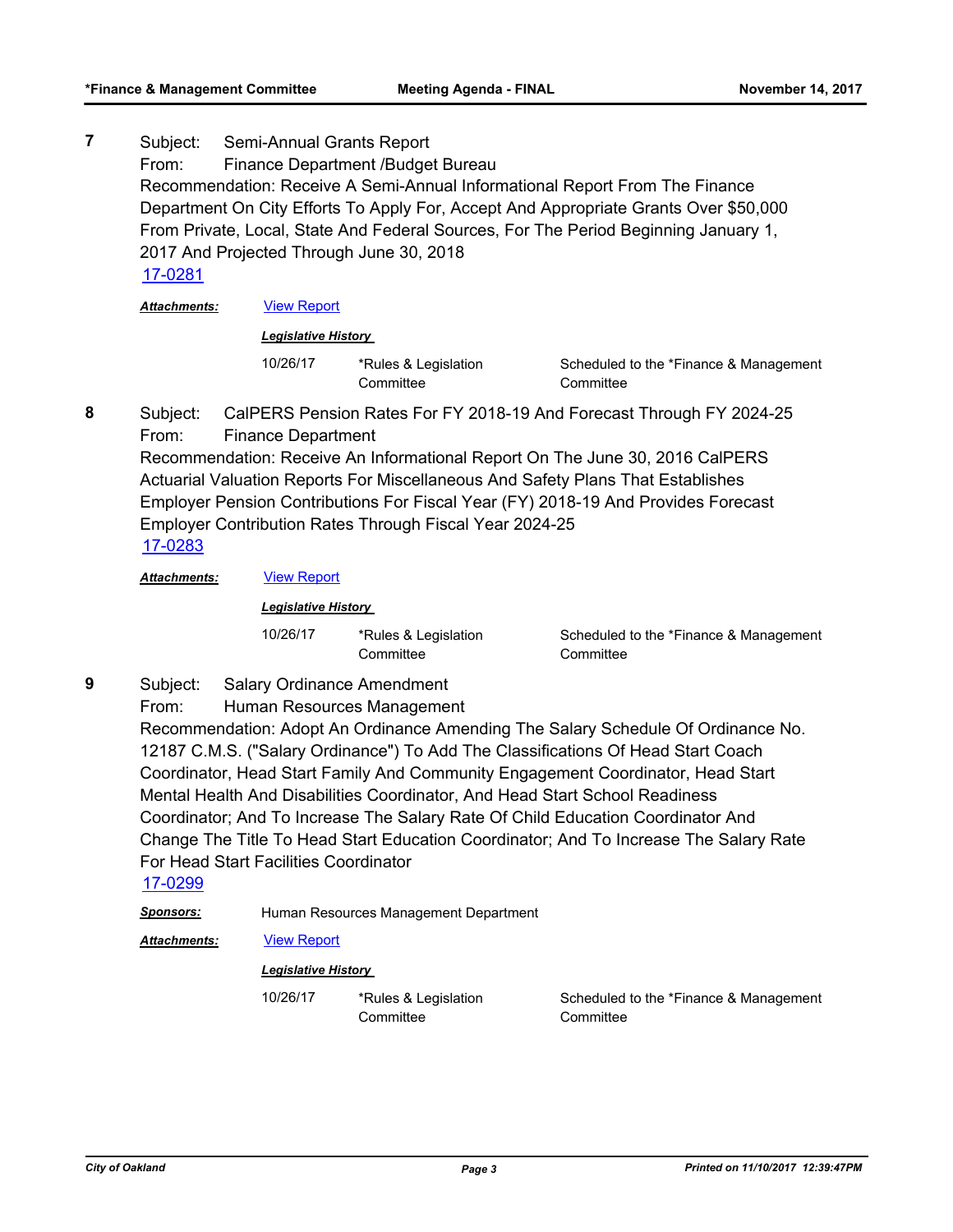#### Subject: Adjustment To FY 2017-18 Appropriations **10**

From: Finance Department

Recommendation: Adopt A Resolution Adjusting Various Appropriations Including; (A) Amending Resolution No. 86179 C.M.S. To Include Provision To Authorize The City Administrator To Add And Recruit Additional Positions Devoted To Duties Administering The Two Federal Emergency Management Agency's (FEMA) Grant -Funded Seismic Retrofit Programs For The City Of Oakland. (B) Authorizing The City Administrator To Add And Recruit Additional Positions To Enable The Rent Adjustment Program To Continue To Meet Its Responsibilities And To Function In An Efficient And Responsive Manner (C) Amending Resolution No. 86821 C.M.S. To Provide An Appropriation Of \$150,000 For Youth Together By Reducing An Appropriation Of \$150,000 In The General Purpose Fund (1010) For Subsidies To The Head Start Program. (D) Authorize A Grant Award To Youth Together For An Amount Not To Exceed \$150,000 In FY 2017- 18 With An Option To Renew For The Same Amount For One Additional Year, Contingent On Funding Availability In FY 2018-19

[17-0327](http://oakland.legistar.com/gateway.aspx?m=l&id=/matter.aspx?key=28274)

*Attachments:* [View Report](http://oakland.legistar.com/gateway.aspx?M=F&ID=d2575355-ce1d-4ddb-b9f3-fb7437472f99.pdf)

*Legislative History* 

11/2/17 \*Rules & Legislation Scheduled to the \*Finance & Management **Committee** *This Item was consolidated with the item regarding "*

**Open Forum (TOTAL TIME AVAILABLE: 15 MINUTES)**

#### **Adjournment**

**\* In the event of a quorum of the City Council participates on this Committee, the meeting is noticed as a Special Meeting of the City Council; however no final City Council action can be taken.**

**Committee** 

#### **Americans With Disabilities Act**

**If you need special assistance to participate in Oakland City Council and Committee meetings please contact the Office of the City Clerk. When possible, please notify the City Clerk 5 days prior to the meeting so we can make reasonable arrangements to ensure accessibility. Also, in compliance with Oakland's policy for people with environmental illness or multiple chemical sensitivities, please refrain from wearing strongly scented products to meetings.**

**Office of the City Clerk - Agenda Management Unit Phone: (510) 238-6406 Fax: (510) 238-6699 Recorded Agenda: (510) 238-2386 Telecommunications Display Device: (510) 238-3254**